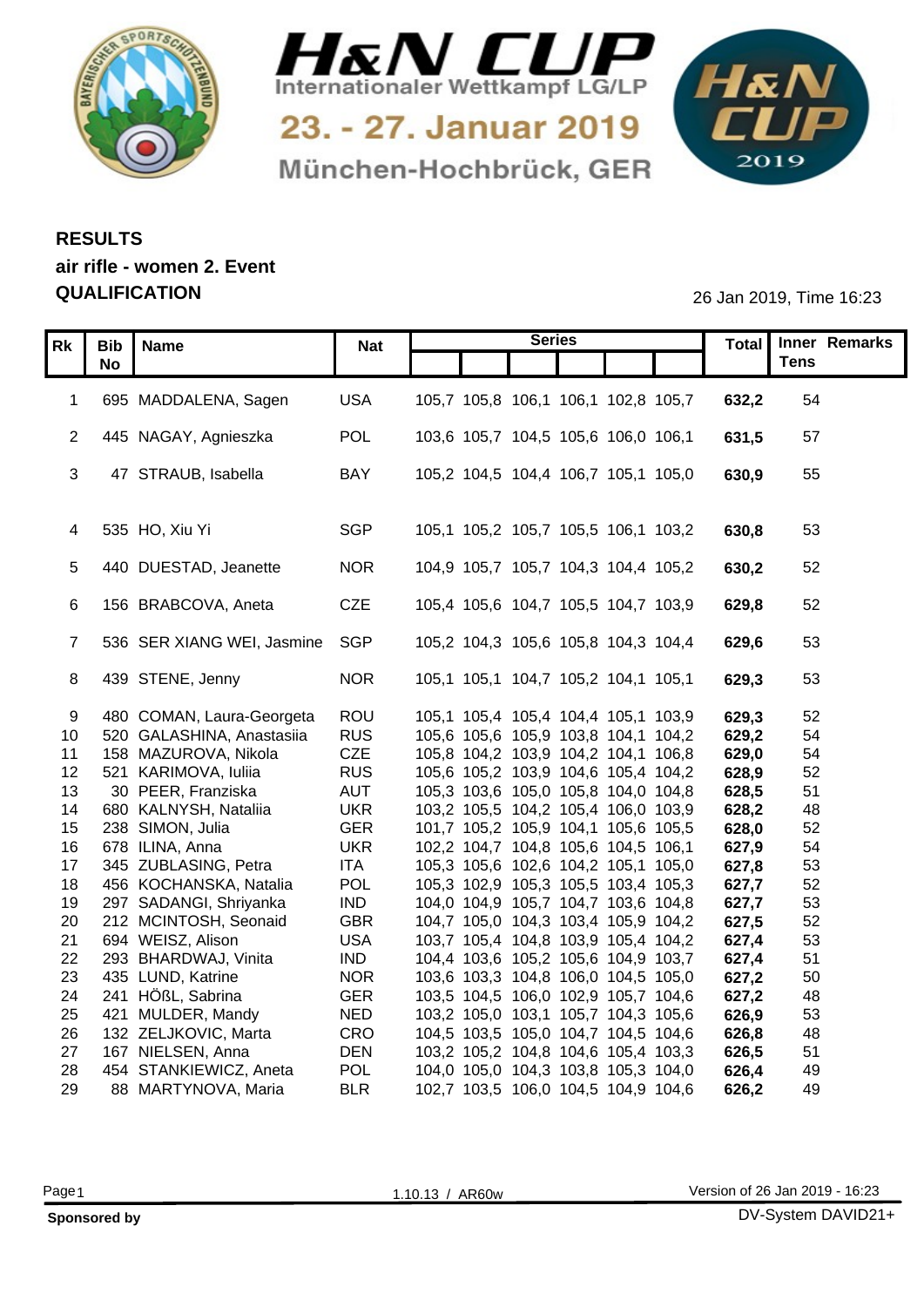



München-Hochbrück, GER

1&N 

## **RESULTS air rifle - women 2. Event QUALIFICATION** 26 Jan 2019, Time 16:23

|                 | Rk Bib Name |                              | <b>Nat</b> | <b>Series</b>                       |       | Total   Inner Remarks |  |
|-----------------|-------------|------------------------------|------------|-------------------------------------|-------|-----------------------|--|
|                 | <b>No</b>   |                              |            |                                     |       | <b>Tens</b>           |  |
|                 |             |                              |            |                                     |       |                       |  |
| 30              |             | 29 PRIBITZER, Marlene        | <b>AUT</b> | 104,0 103,1 105,4 103,7 105,7 104,3 | 626,2 | 54                    |  |
| 31              |             | 621 CHRISTEN, Nina           | SUI        | 103,0 104,6 104,6 105,7 104,2 104,1 | 626,2 | 53                    |  |
| 32 <sup>2</sup> |             | 581 DVORSAK, Ziva            | <b>SLO</b> | 105,8 104,5 103,6 105,0 103,6 103,7 | 626,2 | 49                    |  |
| 33              |             | 482 TUDOSE, Roxana           | ROU        | 105,0 105,6 104,4 104,0 102,9 104,1 | 626,0 | 51                    |  |
| 34              |             | 441 HANSEN, Karoline         | <b>NOR</b> | 103,8 105,2 102,8 104,3 103,4 106,3 | 625,8 | 54                    |  |
| 35              |             | 341 LUCIANI, Alessandra      | ITA        | 104,9 102,9 104,5 104,1 103,4 105,9 | 625,7 | -47                   |  |
| 36              |             | 133 PEJCIC, Snjezana         | CRO        | 103,7 103,7 104,8 103,5 104,4 105,5 | 625,6 | 48                    |  |
| 37              |             | 537 TAN QIAN XIU, Adele      | <b>SGP</b> | 103,9 104,4 104,4 104,5 103,7 104,7 | 625,6 | 51                    |  |
| 38              |             | 455 KOMOROWSKA, Katarzy POL  |            | 104,1 104,6 104,3 104,6 103,1 104,7 | 625,4 | 51                    |  |
| 39              |             | 674 VOITSEKHIVSKA, Mariia    | UKR        | 103,9 104,2 105,5 104,2 104,6 103,0 | 625,4 | 51                    |  |
| 40              |             | 157 BRAZDOVA, Lucie          | <b>CZE</b> | 104,6 104,9 103,9 104,8 105,6 101,6 | 625,4 | 47                    |  |
| -41             |             | 31 HOFMANN, Olivia           | <b>AUT</b> | 104,1 105,2 104,8 104,1 103,6 103,4 | 625,2 | 50                    |  |
| 42              |             | 49 HÖLZLWIMMER, Anna         | <b>BAY</b> | 105,3 104,0 104,3 103,4 103,0 105,1 | 625,7 | 50                    |  |
| 43              |             | 620 CHIARA, Leone            | <b>SUI</b> | 102,7 106,1 102,7 104,0 104,0 105,4 | 624,9 | 46                    |  |
| 44              |             | 287 ZWICKL-VERES, Kata       | <b>HUN</b> | 103,9 102,7 105,4 103,5 104,6 104,8 | 624,9 | 51                    |  |
| 45              |             | 48 BÜHLMEYER, Hanna          | <b>BAY</b> | 105,4 105,0 103,8 104,3 103,2 103,2 | 624.9 | 48                    |  |
| 46              |             | 168 NIELSEN, Stine           | <b>DEN</b> | 104,6 104,2 103,7 104,6 104,0 103,7 | 624,8 | 47                    |  |
| 47              |             | 190 BORDET, Jade             | <b>FRA</b> | 104,0 102,6 104,7 103,2 105,8 104,4 | 624,7 | 47                    |  |
| 48              |             | 286 LOVASZ, Dorina           | <b>HUN</b> | 104,0 103,6 104,4 104,4 104,1 104,2 | 624.7 | 49                    |  |
| 49              |             | 504 KHARKOVA, Tatiana        | <b>RUS</b> | 103,0 103,7 104,5 104,1 104,3 105,0 | 624,6 | 49                    |  |
| 50              |             | 619 LUSTENBERGER, Petra      | SUI        | 103,8 103,7 103,9 102,9 105,1 105,1 | 624,5 | 47                    |  |
| 51              |             | 522 VDOVINA, Daria           | <b>RUS</b> | 103,9 103,4 104,0 103,8 104,8 104,5 | 624,4 | 49                    |  |
| 52              |             | 131 GUSTIN, Valentina        | <b>CRO</b> | 102,6 105,2 104,1 103,3 105,6 103,6 | 624,4 | 49                    |  |
| 53              |             | 645 DEMJEN PESKOVA, Dani SVK |            | 104,1 102,4 102,1 105,9 105,2 104,6 | 624,3 | 49                    |  |
| 54              |             | 296 MOUDGIL, Anjum           | <b>IND</b> | 105,0 104,5 103,7 103,4 103,9 103,8 | 624,3 | 52                    |  |
| 55              |             | 582 JEROVSEK, Klavdija       | <b>SLO</b> | 103,7 103,2 103,2 104,6 103,6 105,9 | 624,2 | 50                    |  |
| 56              |             | 74 VANDEVYVERE, Emma         | <b>BEL</b> | 103,1 103,1 105,5 105,5 102,4 104,5 | 624,  | 48                    |  |
| 57              |             | 604 VUKASIONOVIC, Sanja      | <b>SRB</b> | 104,3 106,1 102,0 103,3 104,0 104,4 | 624,  | 49                    |  |
| 58              |             | 651 BENIKOVA, Diana          | <b>SVK</b> | 104,3 104,2 103,5 103,6 103,8 104,5 | 623,  | 46                    |  |
| 59              |             | 538 VELOSO, Martina Lindsay  | SGP        | 105,3 103,6 105,8 102,0 102,6 104,5 | 623,8 | 49                    |  |
| 60              |             | 161 VOGNAROVA, Gabriela      | CZE        | 104,3 103,8 104,3 102,9 104,1 104,3 | 623,7 | 48                    |  |
| 61              |             | 182 HYRKAS, Emmi             | <b>FIN</b> | 103,7 103,4 103,2 104,5 104,7 104,2 | 623,7 | 45                    |  |
| 62              |             | 134 PEREC, Tanja             | <b>CRO</b> | 103,9 102,5 104,6 104,6 104,3 103,5 | 623,4 | 45                    |  |
| 63.             |             | 40 GLEIßNER, Vanessa         | <b>BAY</b> | 103,7 103,3 104,3 104,6 104,6 102,6 | 623,  | 48                    |  |
| 64              |             | 240 THÖLE, Michaela          | <b>GER</b> | 103,3 105,3 103,5 104,1 103,1 103,7 | 623,0 | 48                    |  |
|                 |             | 65 365 SHIMIZU, Ayano        | <b>JPN</b> | 101,0 104,4 103,4 105,7 103,6 104,7 | 622,8 | 46                    |  |
| 66              |             | 586 ARSOVIC, Andrea          | <b>SRB</b> | 104,1 104,1 103,0 104,9 102,3 104,3 | 622,7 | 48                    |  |
| 67              |             | 583 KUHARIC, Urska           | <b>SLO</b> | 104,2 103,0 104,6 102,7 103,5 104,6 | 622,6 | 45                    |  |